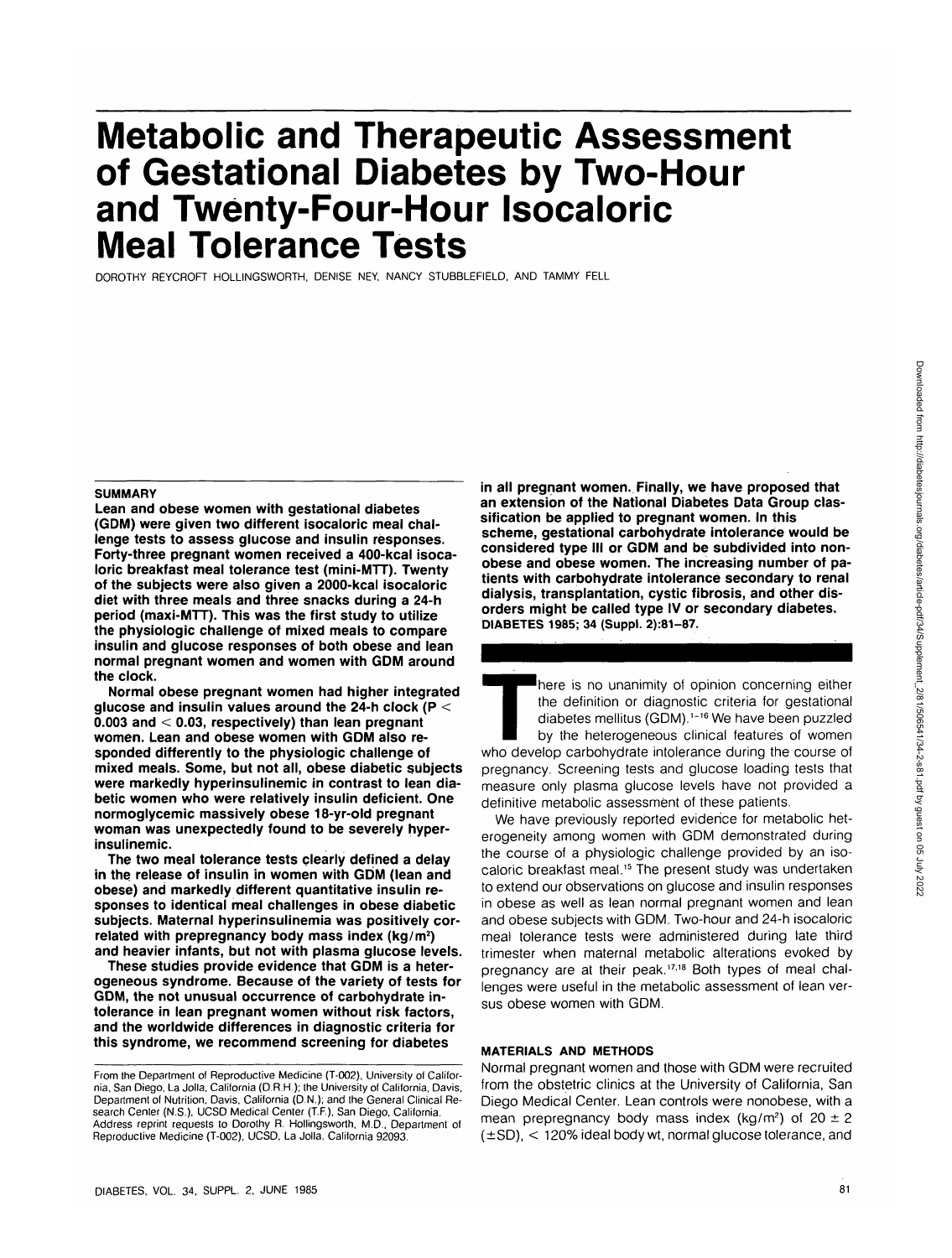TABLE 1

2000-Kcal isocaloric maxi-meal tolerance test

| Meal                                 | Pro(g)         | CHO(g) | Fat $(g)$ | Kcal | Fiber (g)      |
|--------------------------------------|----------------|--------|-----------|------|----------------|
| Breakfast, 8:00 a.m.                 |                |        |           |      |                |
| & Cup cereal                         |                | 15     |           | 70   | 3              |
| 1 Slice wheat bread                  | $\frac{2}{2}$  | 15     |           | 70   | 3              |
| 1 Cup fresh fruit                    |                | 20     |           | 80   |                |
| 8 Oz low fat milk                    | 10             | 13     | 5         | 140  |                |
| Snack, 10:00 a.m.                    |                |        |           |      |                |
| 1 Slice wheat bread                  | 2              | 15     |           | 70   | 3              |
| Lunch, noon                          |                |        |           |      |                |
| 2 Oz meat                            | 14             |        | 10        | 150  |                |
| 1 Cup vegetables                     |                | 10     |           | 50   |                |
| $\frac{1}{2}$ Cup starchy vegetables | $\frac{4}{2}$  | 15     |           | 70   | 3              |
| $\frac{1}{2}$ Cup legumes            | 9              | 21     |           | 125  | 4              |
| 1 Slice wheat bread                  | $\overline{c}$ | 15     |           | 70   | 3              |
| $\frac{1}{2}$ Cup fresh fruit        |                | 10     |           | 40   | $\overline{c}$ |
| 1 Tsp margarine                      |                |        | 5         | 45   |                |
| 8 Oz low fat milk                    | 10             | 13     | 5         | 140  |                |
| Snack, 3:00 p.m.                     |                |        |           |      |                |
| 1 Slice wheat bread                  | $\overline{c}$ | 15     |           | 70   | 3              |
| $\frac{1}{2}$ Cup fresh fruit        |                | 10     |           | 40   | $\overline{c}$ |
| Dinner, 5:00 p.m.                    |                |        |           |      |                |
| 3 Oz meat                            | 21             |        | 15        | 225  |                |
| 1 Cup vegetables                     | 4              | 10     |           | 50   | 4              |
| $\frac{1}{2}$ Cup starchy vegetables | 2              | 15     |           | 70   | 3              |
| 1 Slice wheat bread                  | $\overline{c}$ | 15     |           | 70   | 3              |
| $\frac{1}{2}$ Cup fresh fruit        |                | 10     |           | 40   | $\overline{c}$ |
| 1 Tsp margarine                      |                |        | 5         | 45   |                |
| 8 Oz low fat milk                    | 10             | 13     | 5         | 140  |                |
| Snack, 10:00 p.m.                    |                |        |           |      |                |
| 2 Slices wheat bread                 | 4              | 30     |           | 140  | 6              |
|                                      |                |        |           |      |                |
|                                      |                |        |           |      |                |
| Total caloric intake                 | 109            | 280    | 51        | 2010 | 50             |
| (% )                                 | (22)           | (55)   | (23)      |      |                |

no family history of diabetes. Obese normal controls met the same criteria but had a mean body mass index of  $31 \pm 9$ .

Women with GDM had no previous history of diabetes and met the criteria of O'Sullivan and Mahan' for the diagnosis of gestational carbohydrate intolerance. Informed consent for the study was obtained from each patient.

The 400-kcal isocaloric mini-meal tolerance test in pregnant normal and diabetic women has been described previously.<sup>12,14</sup> In this study, patients with GDM were divided on the basis of prepregnant body mass index and percent ideal body wt into lean (body mass index  $21 \pm 2$ ; 90-120% ideal body wt,  $N = 14$ ) and obese (body mass index 32  $\pm$  5;

## TABLE 2

Characteristics of lean and obese women with normal pregnancy or gestational diabetes\*

| Group                            | Maternal<br>age<br>(yr) | Body<br>mass<br>index<br>(kg/m <sup>2</sup> ) | Wt. gain in<br>pregnancy<br>(kg) | 3rd Trimester<br>$HbA_{1c}$<br>(%) | Placental<br>wt<br>(g) | Infant birth<br>wt<br>(g) | Gestational<br>age |
|----------------------------------|-------------------------|-----------------------------------------------|----------------------------------|------------------------------------|------------------------|---------------------------|--------------------|
| Normal                           |                         |                                               |                                  |                                    |                        |                           |                    |
| lean(7)                          | $25 \pm 5$              | $20 \pm 2$                                    | $16 \pm 5$                       | $5.8 \pm 0.5$                      | $563 \pm 83$           | $3225 \pm 566$            | $39.6 \pm 2$       |
| Normal                           |                         |                                               |                                  |                                    |                        |                           |                    |
| obese (4)                        | $25 \pm 7$              | $31 \pm 9$ +                                  | $14 \pm 5$                       | $6.1 \pm 0.7$                      | $490 \pm 42$           | $3395 \pm 355$            | $39.2 \pm 0.9$     |
| Gestational<br>diabetes          |                         |                                               |                                  |                                    |                        | ╱                         |                    |
| lean $(14)$                      | $29 \pm 6$              | $21 \pm 2$                                    | $12 \pm 5$                       | $6.9 \pm 0.71$                     | $504 \pm 87$           | $3509 \pm 637$            | $39.2 \pm 2$       |
| Gestational<br>diabetes<br>obese |                         |                                               |                                  |                                    |                        |                           |                    |
| (18)                             | $30 \pm 8$              | $32 \pm 5$                                    | $13 \pm 6$                       | $7.1 \pm 0.61$                     | $626 \pm 165$          | $4158 \pm 604$            | $39.3 \pm 1$       |

\*AII patients had term births and all data are presented as mean ± SD. Values in parentheses indicate subjects in each group. fNormal lean and lean GDM versus obese normal and obese GDM, P < 0.01.

 $\text{thbA}_{1c}$ : normal lean versus obese GDM, P < 0.04; normal lean versus lean GDM, P < 0.01; normal obese versus obese GDM, P < 0.003. §Placental weight of obese versus lean GDM, P < 0.003.

||lnfant birth weight: normal lean versus obese GDM, P < 0.003; normal obese versus obese GDM, P < 0.02; lean GDM versus obese  $GDM, P < 0.003$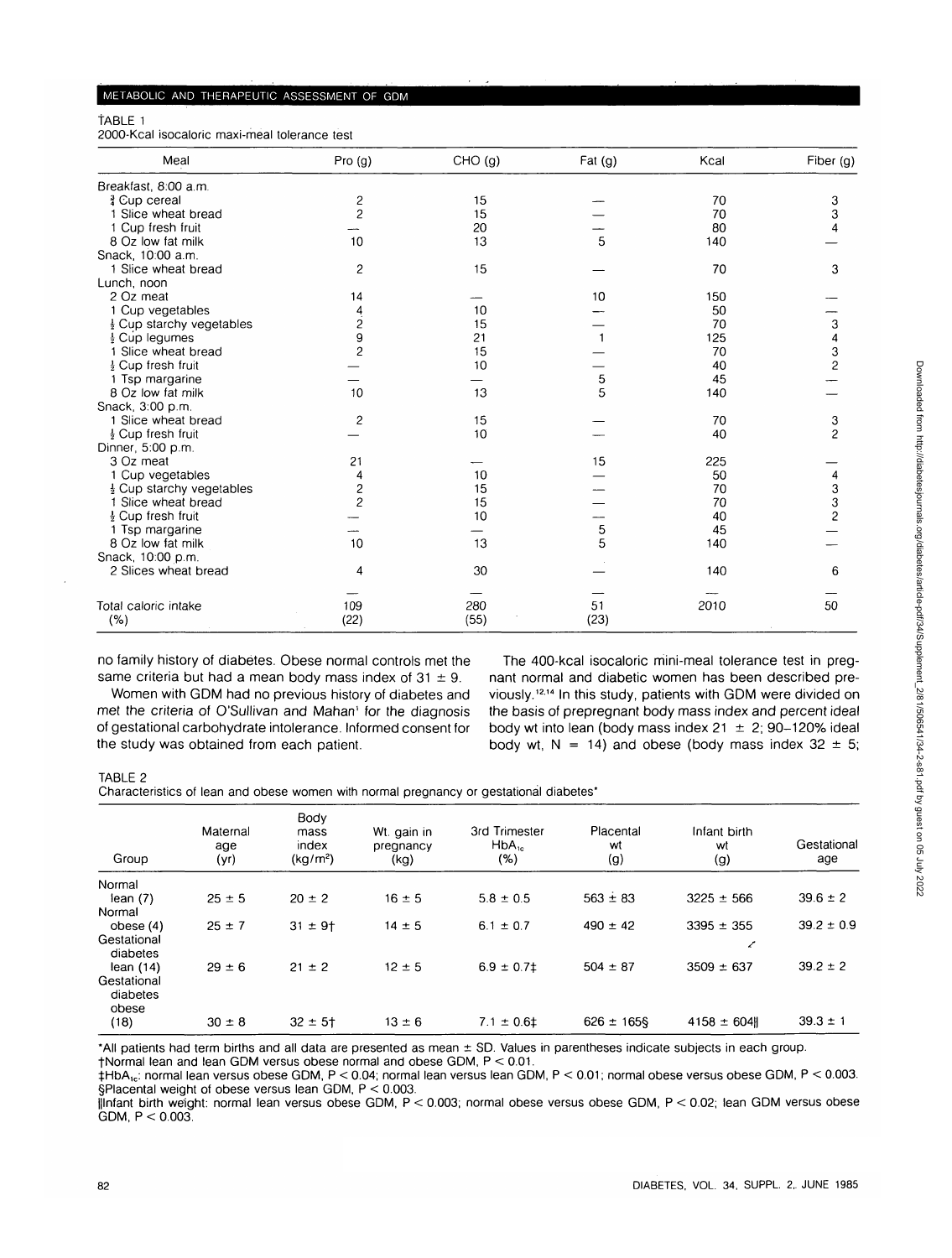## **R HOLLINGSWORTH AND ASSOCIATES**

122-205% ideal body wt,  $N = 18$ ) groups. Normal pregnant women  $(N = 11)$  followed an unrestricted diet (30-35 kcal/ kg body wt) and activity program. Women with GDM were prescribed the 1979 American Diabetes Association diet<sup>19.20</sup> (elimination of free sucrose, carbohydrate 55%, protein 20%, fat 25%). None of the patients were treated with insulin.

**2000 Kcal 24-h isocaioric maxi-meal tolerance test.** Twenty women participated in the 24-h study (lean normal:  $N = 6$ ; obese normal:  $N = 4$ ; lean GDM:  $N = 3$ ; obese GDM:  $N = 7$ ). One lean normal patient had incomplete insulin values and one obese normal was markedly hyperinsulinemic. Both were excluded from the analysis of the insulin data.

Each subject was instructed to eat a diet with 150-200 g of carbohydrate for the 3 days before the test. All patients were admitted to the Clinical Research Center on the afternoon or evening before the test and food was restricted after 2200 h. On the morning of the study, a small catheter was inserted into a hand or wrist vein. Patency was maintained with a heparin lock for hourly blood samples for 24 h for determination of plasma glucose and insulin levels. Measurements of glucagon, C-peptide, prolactin, cortisol, total cholesterol, triglycerides, lipoproteins, and binding of insulin to red blood cell receptors have been reported elsewhere.<sup>17,18,21</sup> Patients were dressed and ambulatory during the daytime hours of the test. The test diet consisting of breakfast at 0800 h, lunch at 1200 h, dinner at 1700 h, and snacks at 1000, 1500, and 2200 h is described in detail in Table 1.

**Laboratory studies.** Plasma glucose was measured by a glucose-oxidase method and glycosylated hemoglobin by the Isolab fast hemoglobin test system.<sup>22</sup> Determinations of immunoreactive' insulin and C-peptide (not included in this report) were by the methods of Kuzuya et al.<sup>23</sup> Analysis of data was by group and paired f-tests, two-factor analysis of variance, linear regression, and Duncan's multiple range testing as appropriate.

## **RESULTS**

## PATIENTS

Table 2 shows the characteristics of the four groups of patients. Normal pregnant women were younger than those with GDM. Both obese groups were significantly heavier than their lean counterparts. Although all groups had mean HbA<sub>1c</sub> concentrations within the normal range for nonpregnant women, the values for lean and obese GDM were significantly elevated ( $P < 0.01$  and  $P < 0.04$ , respectively) for third trimester. Obese GDM had higher placental and infant birth weights, despite a lower weight gain during pregnancy.

#### 400-KCAL ISOCALORIC BREAKFAST MINI-MEAL TOLERANCE TEST

Figure 1 (top) shows the slightly increased glucose levels in obese versus lean normal pregnant women  $(P = NS)$ . Insulin responses to the test meal were prompt in both groups (30 min). Obese women, however, had higher levels of plasma insulin at fasting, 30, 60, and 120 min ( $P < 0.01$  by paired ttest and  $< 0.05$  by analysis of variance).

In contrast, Figure 1 (bottom left) shows that patients with GDM were hyperglycemic relative to controls and obese



**FIGURE 1. Fasting and 400-kcal breakfast meal-stimulated plasma levels of glucose and insulin in normal lean and obese pregnant women and lean and obese women with gestational diabetes. All points represent mean ± SD. (Top panel, left) In obese women (broken lines) except when fasting, mean plasma glucose levels at each time point and the integrated area of glucose U/min under the 2-h curve were slightly but not significantly higher. (Top right) Obese normal women had higher insulin values at each time period. The differences between the two groups were significant with a paired f-test (P < 0.01) and analysis of variance (P < 0.05). (Bottom panel, left) Normal lean pregnant women ± SO are shown in the heavy line and shaded area; obese GDM in broken lines and lean GDM in solid lines with open circles. In obese GDM mean glucose levels at fasting, 30, and 60 min are significantly higher than those of lean GDM and remained so at 2 h. (Bottom right) Normal pregnant women had a maximum insulin response by 30 min but there was a delay in peak response in both lean and obese GDM to 60 min. Obese GDM had higher mean insulin levels at all time periods of the test and significantly higher integrated insulin units un**der the 2-h curve compared with lean GDM ( $P < 0.003$ ).

GDM had significantly higher values at fasting, 30, and 60 min than lean GDM. The bottom right panel shows the striking difference in mean insulin levels in obese versus lean GDM during the test meal. Although both groups had a delay in maximum insulin response (60 min versus 30 min in normals), the most impressive difference was clearly the remarkable hyperinsulinemia apparent in obese versus lean GDM.

Figure 2 is a plot of mean integrated insulin areas under the 2-h curve (mU/L/120 min) for patients in the four groups. Obese normal women had a higher mean value than lean normals. Of particular interest was the higher mean value in obese GDM versus lean GDM  $(P < 0.003)$ . In this group seven women were clearly hyperinsulinemic relative to lean normals and lean GDM. Eight women, however, had values similar to those of the other three groups of patients. Figure 2 (bottom) shows the positive correlation ( $r = 0.507$ ; P < 0.05) between integrated insulin units under the 2-h curve and body mass index.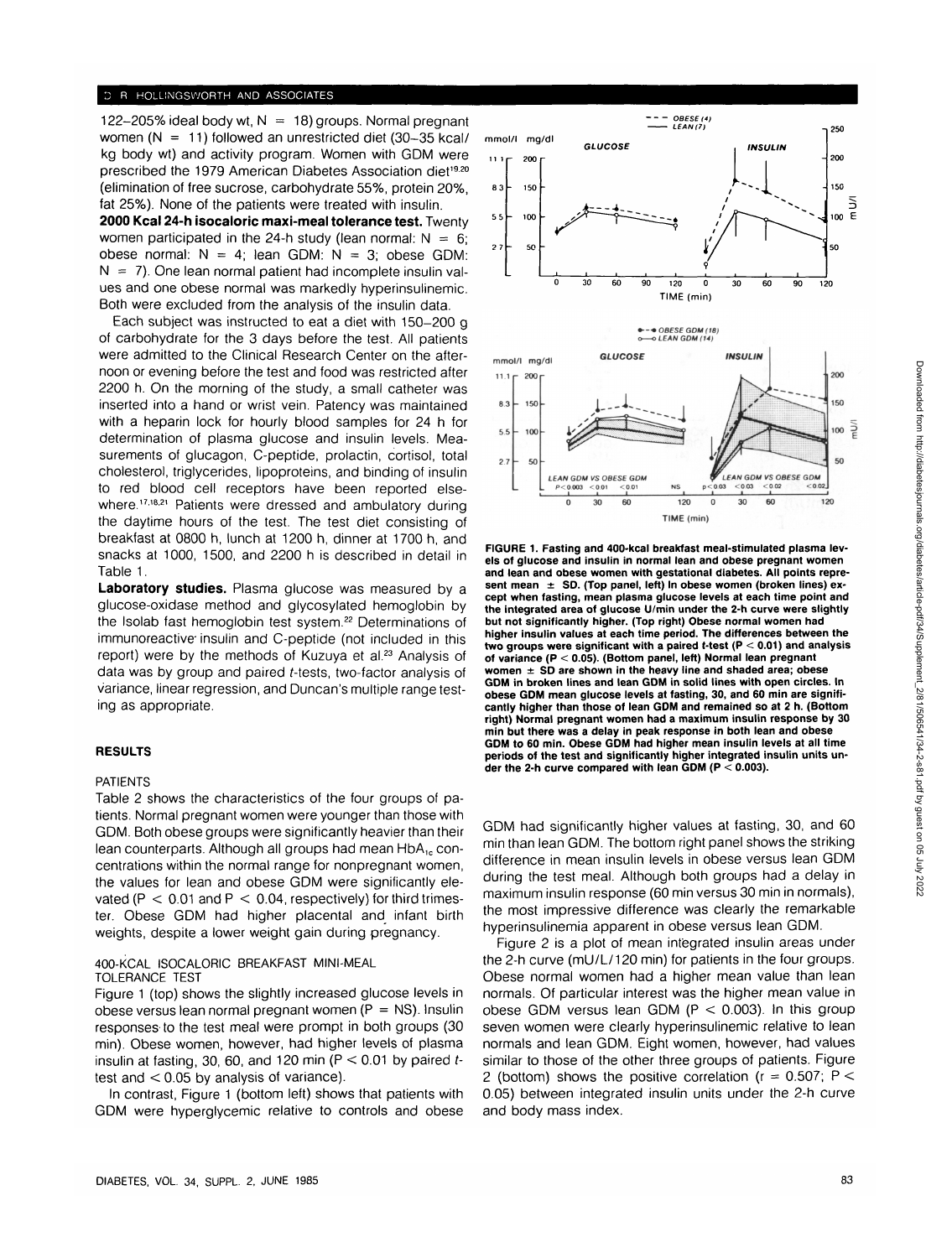#### METABOLIC AND THERAPEUTIC ASSESSMENT OF GDM



**FIGURE 2. (Top) Mean integrated insulin units (IIU) under the 2-h 400 kcal mini-breakfast meal tolerance test curve in lean and obese normal and diabetic women. Obese normal subjects had higher insulin mU/L/2 h than lean normals (14,989 versus 10,151, P = NS). Obese GDM had significantly higher mean integrated insulin values versus lean GDM (P < 0.003), but wide individual variation was apparent. (Bottom) In obese GDM there was a positive correlation between BMI and integrated insulin units under the 2-h curve (r = 0.507, P < 0.05).**

2000-KCAL ISOCALORIC 24-H SIX FEEDING (THREE MEALS PLUS THREE SNACKS) MAXI-MEAL TOLERANCE TEST

**Normal lean and obese pregnant women.** Except for identical fasting plasma glucose levels (76 mg/dl; 4.2 mmol/L), obese normal pregnant women had higher values after each meal and at night (Figure 3, top). In the obese the total integrated glucose units under the 24-h curve were significantly higher ( $P < 0.003$ ).

Figure 3 (bottom) shows that normal lean and obese subjects had identical fasting levels of plasma insulin, but obese women had higher insulin responses to the three major meals and higher nocturnal values ( $P < 0.03$ ).

One obese normal subject (C.M.) was plotted separately and not included in the group data. She was unique in that she maintained 25 normal plasma glucose levels around the clock with a mean 24-h plasma glucose value of only 85 mg/ dl (4.7 mmol/L). Her remarkable insulin resistance was associated with extreme hyperinsulinism in response to meals and wide excursions of plasma levels of insulin.

Lean and obese women with GDM. Figure 4 (top) shows the pattern of glucose excursions of lean and obese GDM around the 24-h clock. The 24-h mean values (lean: 109 mg/dl  $\pm$  20 [6.0  $\pm$  1.1 mmol/L]; obese: 111 mg/dl  $\pm$  12  $[6.1 \pm 0.6 \text{ mmol/L}]$  and integrated glucose units under the 24-h curve were similar ( $P = NS$ ).

Obese GDM (Figure 4, bottom) had higher mean insulin levels at each hour of the day and night. The mean peak



**FIGURE 3. Mean hourly glucose and insulin levels in normal obese and lean pregnant women during the 2000-kcal isocaloric 24-h maxi-meal tolerance test. I indicates the timing of meals and snacks. B: break fast; L: lunch; D: dinner; S: snacks. All values represent mean ± SD. (Top) Mean 24-h glucose levels in lean (80 ± 10 mg/dl; 4.4 ± 0.5 mmol/ L) and obese (88 ± 14 mg/dl; 4.8 ± 0.7 mmol/L) were similar, but obese women had higher meal-stimulated values 1 h after breakfast, 2 h after lunch, 1 h and 2 h after the afternoon snack, and 3 h after dinner. The integrated glucose units (IGU) under the 24-h curve were higher in obese versus lean normal pregnant women (P < 0.003). (Bottom) Normal lean (solid line, open circles) and obese (broken line, closed circles) women had identical fasting levels of plasma insulin. However, obese normals had higher peak insulin responses to the three major meals and higher nocturnal values than lean women. Integrated insulin units (IIU) under the 24-h curve were: normal lean: 56,612; normal obese: 83,810 (P < 0.03). Obese normal subject CM. (body mass index 44) was excluded from the analysis of mean insulin values in the normal obese group. She exhibited marked hyperinsulinemia in response to each meal during the test diet and wide excursions in plasma levels of insulin.**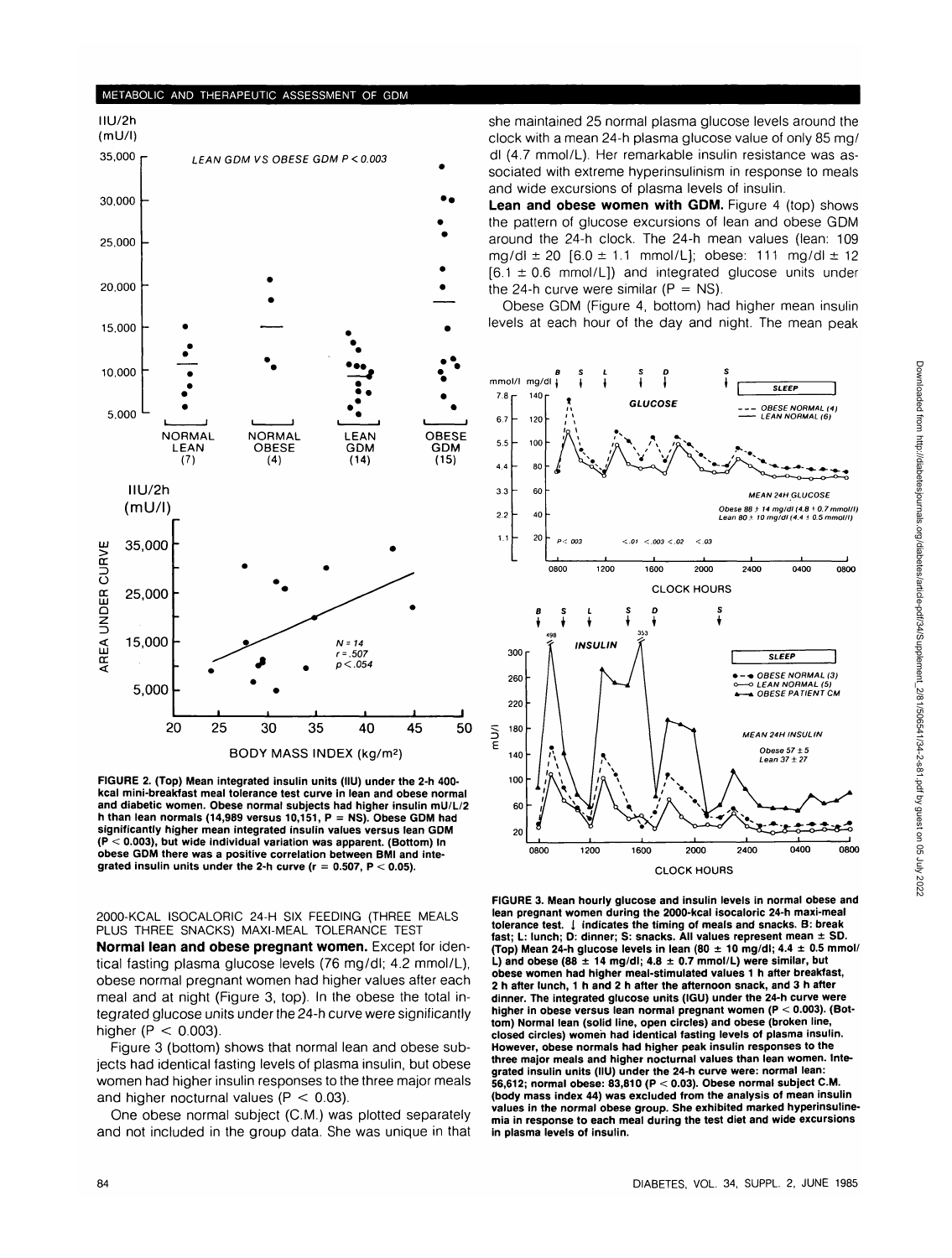values of the insulin pulses induced by breakfast, lunch, and dinner were significantly different in obese versus lean GDM  $(P < 0.01)$ , but there were large individual variations. In addition, the daytime hyperinsulinemic values of obese GDM never returned to the fasting baseline, and nocturnal levels were uniformly higher. Lean GDM exhibited much wider excursions. Integrated insulin units under the 24-h curve for all subjects who received the 2000-kcal meal tolerance test were positively correlated with body mass index ( $r = 0.5$ ; P < 0.02).

### **DISCUSSION**

Gestational diabetes has previously been considered to represent a single metabolic entity. Several earlier reports, however, have described maternal age and weight,<sup>24</sup> abnormal fasting plasma glucose levels,<sup>25</sup> or heterogeneity of insulin secretory response<sup>26</sup> to subclassify patients with GDM. In this study and our previous reports,<sup>15,17,24</sup> we have provided evidence that lean and obese women who develop carbohydrate intolerance during pregnancy clearly differ from each other. They represent a complex and heterogeneous syndrome evoked by the metabolic stress of pregnancy. Moreover, this is the first report to show that obese normal pregnant women have normal glucose values but significantly higher insulin levels after a small (400-kcal) mixed breakfast meal. In 24-h studies with six mixed meal feedings, obese normal women are significantly more hyperglycemic and hyperinsulinemic than normal lean women.

Normal obese women were observed to have a prompt maximum release of insulin (30 min) in response to a 400 kcal breakfast, a finding also noted by Kuhl and Hornnes.<sup>27</sup> In contrast, both lean and obese women with GDM had a delayed and prolonged insulin response to the physiologic stimulus of mixed meals. In one massively obese 18-yr-old control with normal glucose tolerance and normal fasting plasma cholesterol and triglyceride levels we unexpectedly documented severe hyperinsulinemia and insulin resistance.

Obese women with GDM, in contrast to their lean counterparts, had heavier placentas and larger babies despite lower weight gains during pregnancy. It was of interest that maternal integrated insulin units under the 24-h curve of the 2000-kcal meal tolerance test were positively correlated with both maternal prepregnancy body mass index and infant birth weight. Neither of these variables, however, was correlated with plasma glucose levels.

Some, but not all, obese women had striking hyperinsulinemia. Although the number of patients in some subgroups was small, the number of obese GDM studied was 18. Our findings suggest further heterogeneity within this group.

Because markedly obese diabetic women have an exaggerated insulin response to the same isocaloric meals fed to lean women with GDM, this observation may have important implications for the content and timing of meals during their pregnancies. The higher insulin levels in obese GDM persisted through the night and were especially remarkable after what most nutritionists would consider hypocaloric breakfast meals. Furthermore, these observations suggest that the "glycemic index" of specific foods could be much less important than the recipient and her set point for release of insulin and other hormones.

Our studies provide the first clear evidence of metabolic



**FIGURE 4. (Top) Plasma glucose values around the 24-h clock in lean versus obese women with GDM. There was no significant difference between the two groups. (Bottom) Smoothed curve of plasma insulin levels around the 24-h clock in the same subjects. Peak postprandial values at 1 h and 2 h after dinner were significantly higher in the obese group (P < 0.01 by two-factor analysis of variance). The mean insulin values of obese GDM were significantly higher than those of lean GDM (Duncan's multiple range test, P < 0.01). There was marked individual variation within groups, and these data are presented as mean ± SEM.**

heterogeneity within the large group of women who develop gestational carbohydrate intolerance. The important differences between lean and obese women with GDM are easily delineated by either a simple breakfast test or a longer 24 h study. This approach is both more physiologic and informative than oral or intravenous glucose loading tests.

Our current view is that GDM represents a failure of adaptation during the severe metabolic stress of pregnancy. It may provide the first hint of expression of diabetogenic genotypes. Over time, and in appropriate medical or environmental circumstances, ascertainment of slowly evolving insulin-dependent (type I) or non-insulin-dependent (type II) diabetes and their subtypes may occur. It is not yet possible to identify the genetic markers for diabetes.<sup>28,29</sup> Our understanding of the various expressions of the disorder must rely on subclinical markers or predictors such as GDM in the absence of the full phenotype.

We agree with Beard and Hoet<sup>13</sup> that the widely used World Health Organization (WHO) Expert Committee on Diabetes Mellitus 2nd Report,<sup>5</sup> which states that diagnostic criteria for diabetes should be the same in all adults, pregnant or not, is not sufficiently specific. In the published WHO classification, GDM is nebulously defined as "statistical" risk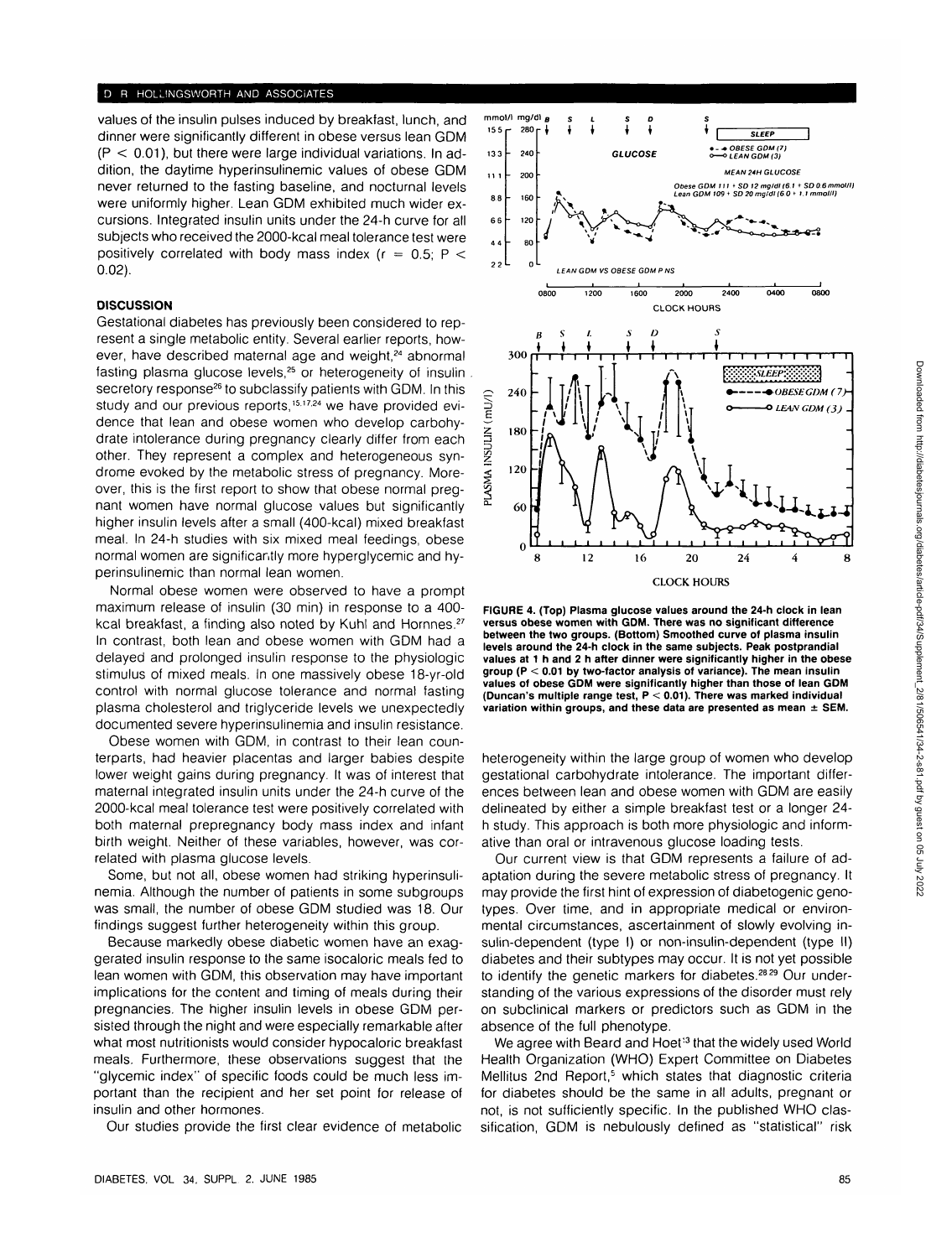#### METABOLIC AND THERAPEUTIC ASSESSMENT OF GDM

TABLE 3

Recommendation for classification of glucose intolerance in pregnant women\*

| Nomenclature                                                                       | Old names                                                                                                                                                  | Clinical characteristics<br>or condition                                                                                                                                                                                                                                                                                                                                                                                  |
|------------------------------------------------------------------------------------|------------------------------------------------------------------------------------------------------------------------------------------------------------|---------------------------------------------------------------------------------------------------------------------------------------------------------------------------------------------------------------------------------------------------------------------------------------------------------------------------------------------------------------------------------------------------------------------------|
| Type I<br>insulin-dependent<br>diabetes mellitus (IDDM)                            | Juvenile diabetes (JD)<br>Juvenile-onset diabetes (JOD)<br>Ketosis-prone diabetes<br><b>Brittle diabetes</b>                                               | Ketosis-prone. Insulin deficient due to<br>islet cell loss. Often associated with<br>specific HLA types with predisposition<br>to viral insulitis or autoimmune (islet<br>cell antibody) phenomena. Occurs<br>at any age. Common in youth. These<br>women are usually of normal weight<br>but may be obese.                                                                                                               |
| Type II<br>non-insulin-dependent<br>diabetes mellitus (NIDDM)<br>Nonobese<br>Obese | Adult-onset diabetes (AOD)<br>Maturity-onset diabetes (MOD)<br>Ketosis-resistant diabetes<br>Stable diabetes<br>Maturity-onset diabetes<br>of youth (MODY) | Ketosis-resistant. More frequent in<br>adults but occurs at any age.<br>Majority are overweight. May be seen<br>in family aggregates as an autosomal<br>dominant genetic trait. Always require<br>insulin for hyperglycemia during<br>pregnancy. Previous history of<br>"borderline diabetes." Impaired<br>glucose tolerance or treatment<br>with oral hypoglycemic agents.<br>$HbA_{1c} \ge 9\% \le 20$ wk<br>gestation. |
| Type III<br>gestational<br>diabetest<br>Nonobese<br>Obese                          | Gestational<br>diabetes                                                                                                                                    | Screening tests: all pregnant<br>women. Oral glucose load (50 g) given<br>randomly (need not be fasting). A<br>plasma glucose 1 h later $\geq$ 140 mg/dl<br>is an indication for a 3-h<br>OGTT with 100 g of glucose.‡                                                                                                                                                                                                    |
| Type IV<br>secondary<br>diabetes                                                   | Conditions and syndromes<br>associated with impaired<br>glucose tolerance                                                                                  | Cystic fibrosis. Endocrine disorders<br>such as acromegaly, hyperprolactinemia,<br>Cushing's syndrome, insulin receptor<br>abnormalities, or aberrant forms of<br>insulin, drugs or chemical agents, renal<br>dialysis, organ transplantations,<br>certain genetic syndromes.                                                                                                                                             |

'Adapted from the NDDG and WHO criteria.

fAII pregnant women at higher risk for gestational diabetes should be screened at the first prenatal visit. Risk factors are glycosuria, family history of diabetes in a first-degree relative, history of a stillbirth or spontaneous abortion, presence of fetal demise in a previous pregnancy, a previous heavy-for-date baby, obesity in the mother, a high maternal age, or parity of five or more.

^Diagnosis of gestational diabetes is based on criteria that two or more of the following plasma glucose excursions be met or exceeded: fasting 105 mg/dl; 1 h 190 mg/dl; 2 h 165 mg/dl; 3 h 145 mg/dl.

classes (subjects with normal glucose tolerance, but statistically increased risk of developing diabetes); previous abnormality of glucose tolerance or potential abnormality of glucose tolerance.<sup>5</sup> Moreover, the WHO classification ignores those normal women with no risk factors who develop GDM and would not be detected by WHO recommended screening procedures. To bridge the differences between WHO and NDDG criteria and to recognize the increasing number of women with secondary carbohydrate intolerance who become pregnant, we suggest a new definition for women with these problems (Table 3).

Our proposed terminology for this new classification expands the 1979 NDDG and 1980 WHO criteria for GDM and suggests this disorder be called type III diabetes. The patients should be categorized as nonobese or obese as is recommended by NDDG for type II diabetes.

Pregnant women with secondary carbohydrate intolerance such as occurs with renal dialysis, transplants, cystic fibrosis, and other conditions might be considered to have type IV or secondary diabetes, which would also be compatible with the numerical system selected by NDDG.

We conclude from our observations with 2-h and 24-h is-

ocaloric meal challenge tests that GDM results from the complex interaction of (1) delayed pancreatic  $\beta$ -cell response to feeding and (2) marked insulin resistance and hyperinsulinemia in some but not all obese women and relative insulin deficiency in lean patients. A new classification has been proposed for carbohydrate intolerance during pregnancy. Metabolic observations in pregnant women with GDM will assume increasing importance as advances in molecular biology, immunogenetics, and epidemiology permit precise definition of the many types of carbohydrate intolerance that comprise the diabetic syndrome.

## **ACKNOWLEDGMENTS**

The authors thank Paula Holder for preparation of the manuscript, the UCSD Office of Learning Resources for art work and photography, and Dr. Allen Lein for help with the statistical analysis of the data.

These studies were supported in part by the University of California, San Diego General Clinical Research Center, National Institutes of Health, Division of Research Resources, Grant RR-0827, and NIH Grants R01-HD-13469 and R01- 23611.